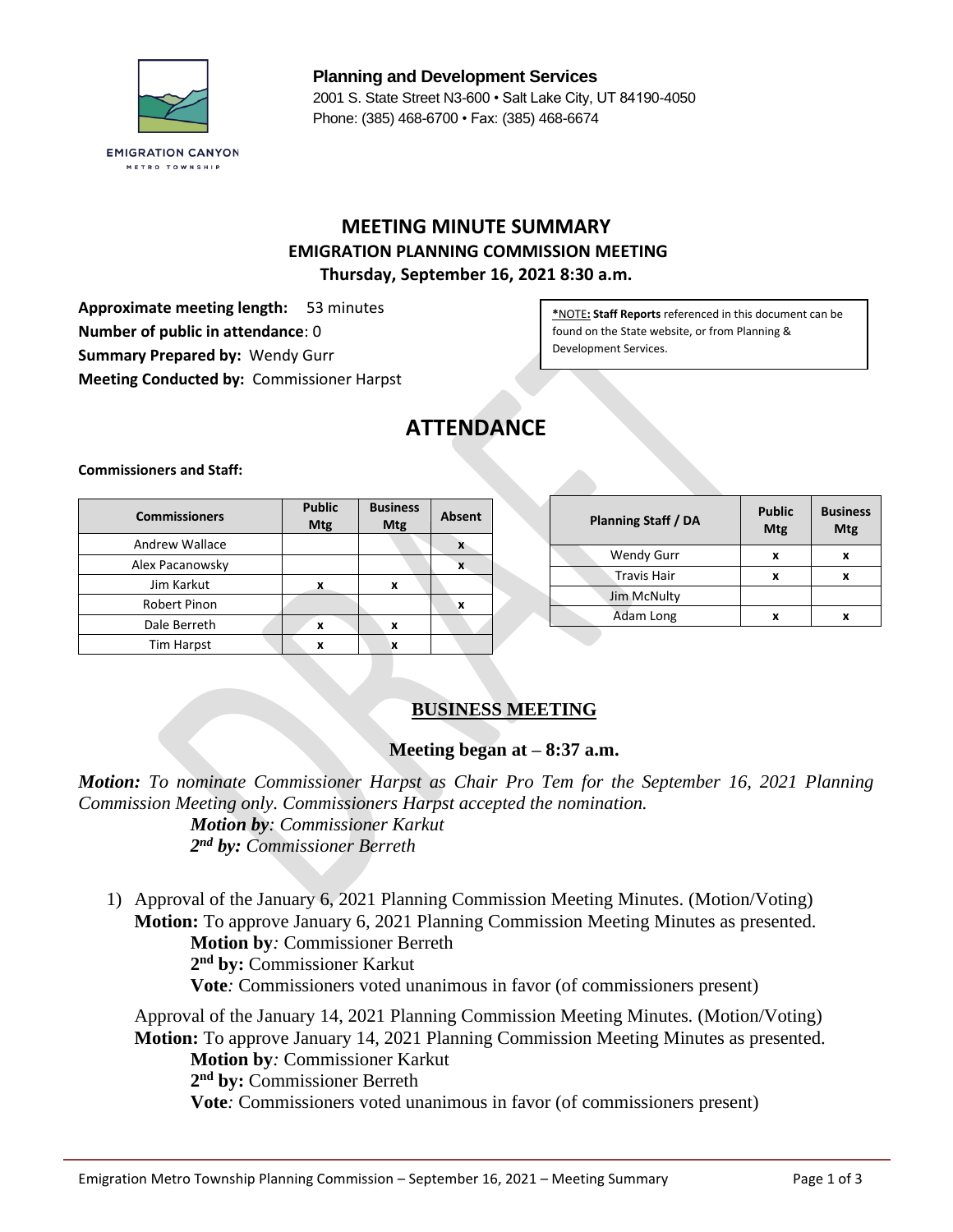#### 2) Other Business Items (as needed)

*No other business items to discuss.*

# **PUBLIC HEARINGS**

#### **Hearings began at – 8:40 a.m.**

**OAM2021-000425 -** A proposed ordinance creating Chapter 19.15 of the Emigration Canyon Town Code of Ordinances allowing for and regulating Interior Accessory Dwelling Units (IADUs) in single-family detached dwellings. **Planner:** Travis Hair (Motion/Voting)

The Planning Commission will act on the proposed Land Use Ordinance changes after taking comments from the public during the public hearing. Public comments will be provided pursuant to the planning commission's rules of conduct, which are attached to the back of this agenda. Public comments will be limited to three minutes per person.

*Greater Salt Lake Municipal Services District Planner Travis Hair provided an overview of the proposed ordinance creating Chapter 19.15 of the Emigration Canyon Town Code of Ordinances allowing for and regulating Interior Accessory Dwelling Units (IADUs) in single-family detached dwellings.*

*Commissioner Harpst said section 19.15.080.b, page 4, how is that announced or enforced. Mr. Hair said people have built them, and not told anyone, enforcement issue and need to know about them before we can do anything about it.*

*Commissioner Harpst said section 19.15.120.d, page 5, add sign and record. Commissioner Karkut asked about overall timing, authorizes them in all residential zones, and relevant municipality to adopt an ordinance and impose requirements. How do you interpret primarily zoned for single family residence. Mr. Hair said most lots, hard how many areas and hard to argue not residential or being used for. Commissioner Karkut said 25 percent restriction done in a zoning ordinance modification. Mr. Hair said if all areas are similar in zoning and condition, difficult to justify putting 25 percent. Mr. Hair said townhouses will not be able to utilize only single family detached, not a townhouse or condo product.*

*Commissioners, Counsel, and staff had a discussion regarding IADU, purposes and policies, allowed areas and zones, H and I from the standards, 19.15.120.c notices, and housing plan.*

*No one from the public present to speak.*

*Commissioner Karkut motioned to close the public hearing, Commissioner Berreth seconded that motion.*

## **PUBLIC PORTION OF HEARING CLOSED**

**Motion:** To recommend approval of file #OAM2021-000425 proposed ordinance creating Chapter 19.15 of the Emigration Canyon Town Code of Ordinances allowing for and regulating Interior Accessory